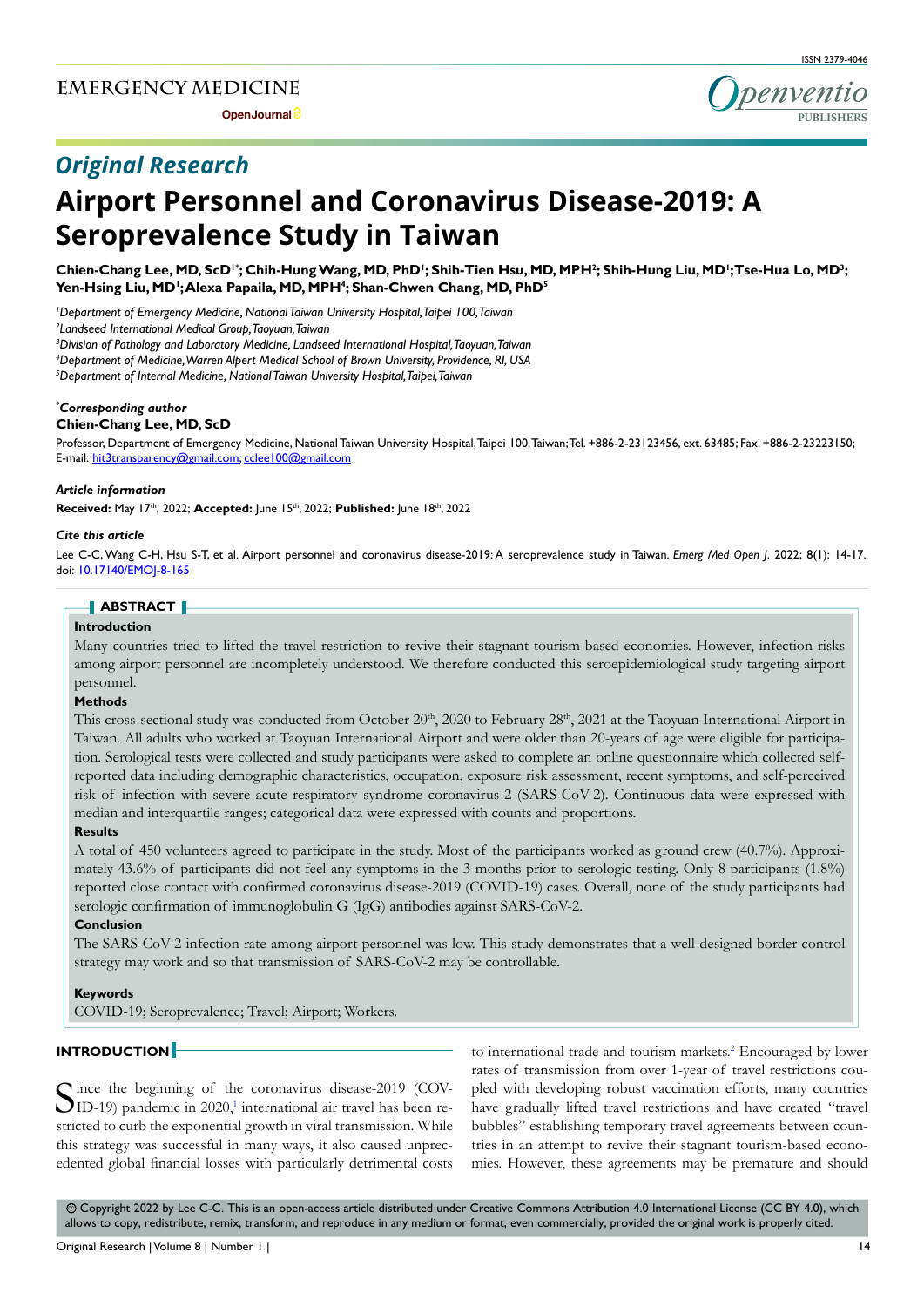

be carefully evaluated before governmental approval given the ongoing high-risk associated with cross-border importation of CO-VID-19 cases and subsequent outbreaks.

Taiwan is one of the countries with the lowest incidence and mortality rates of COVID-19 in the world. As of April 23rd, 2021, there have been 1090 confirmed cases of COVID-19 in Taiwan, of which only 78 (7.2%) were acquired domestically[.3](#page-3-1)  Since most COVID-19 cases were imported through air flight, the Taiwanese government established strict border control screenings at airports to identify infectious travellers with active COVID-19 infection. Preventive measures developed to identify potentially infectious travellers included temperature screening, a compulsory questionnaire regarding travel and contact history, compulsory COVID-19 nasopharyngeal testing prior to boarding, compulsory post-entry quarantine for 14-days, post-entry surveillance and tracking *via* global positioning system (GPS), and mandatory confirmation of disease-free status after quarantine.

Despite Taiwan's success in COVID-19 containment,<sup>4</sup> airport personnel remained one of the groups at highest risk of contracting COVID-19 due to their constant exposure to potentially-infected travellers. To the best of our knowledge, airport personnel's occupational exposure risk relating to COVID-19 travellers has only been assessed in one study conducted at an airport in Bogota, Colombia.<sup>[5](#page-3-3)</sup> Among the 212 tested workers, the accumulated incidence rate of COVID-19 was 23.6%.<sup>[5](#page-3-3)</sup> The risk of contracting COVID-19 may not only be caused by occupational exposure since the prevalence rates of COVID-19 were similarly high among the general public.

Due to the low COVID-19 disease prevalence, Taiwan is one of the countries considering implementation of travel bubble agreements. However, infection risks among airport personnel are incompletely understood. Accurate assessment of infection risks among airport personnel is essential to inform the ongoing border control strategies to prevent COVID-19 transmission among airport personnel and travellers. We therefore conducted this seroepidemiological study targeting airport personnel.

# **METHODS**

This cross-sectional study was approved by the institutional review board (reference number: 202008005RIPA) and written inform consent was complete before enrolling volunteers. This study was conducted from October 20<sup>th</sup>, 2020 to February 28<sup>th</sup>, 2021 at the Taoyuan International Airport in Taiwan. Taoyuan International Airport is the largest international airport in Taiwan with an average of 47,419 inbound passengers per month during the study period. During the pandemic, several measures were adopted to prevent transmission of COVID-19 by international flight, including body temperature screening, face mask mandates, and social distancing requirements. International passengers were required to present COVID-19-free documentation prior to boarding. Furthermore, flight crews were isolated from other airport personnel and were required to quarantine at home for a certain period after an international flight.

All adults who worked at Taoyuan International Airport and were older than 20-years of age were eligible for participation. Personnel who had been diagnosed with COVID-19 previously were excluded. Vaccination for severe acute respiratory syndrome coronavirus-2 (SARS-CoV-2) was not yet available in Taiwan during the study period. Study information was promoted through social media services and the information was distributed at the medical clinic in the airport. After completion of informed consent, serological tests were collected and study participants were asked to complete an online questionnaire. The SARS-CoV-2 immunoglobulin G (IgG) antibody assay (Abbott Laboratories, Abbott Park, Illinois, USA) was performed by commercial kit according to the manufacturer's instructions. The online questionnaire collected self-reported data including demographic characteristics, occupation, exposure risk assessment, recent symptoms, and self-perceived risk of infection with SARS-CoV-2. Since the first clustered cases of COVID-19 were identified in Wuhan, China during December of 2019,<sup>1</sup> international travel history included any travel that occurred during or after October 2019 that could result in COVID-19 seropositivity for up to several months after exposure.<sup>[6](#page-3-4)</sup> Continuous data were expressed with median and interquartile ranges; categorical data were expressed with counts and proportions.

# **RESULTS**

A total of 450 volunteers agreed to participate in the study. The median age of participants was 32-years-old and 38.4% of the participants were males. Most of the participants worked as ground crew (40.7%), followed by aviation police (15.6%) and quarantine officers (11.8%). Approximately 36.9% of participants travelled internationally after October 2019, with Japan being the most visited country (11.6%). International travel rates decreased to 2.4% for the study participants during the 3-months prior to their serologic testing. Only 8 participants (1.8%) reported close contact with confirmed COVID-19 cases. Approximately 43.6% of participants did not feel any symptoms in the 3-months prior to serologic testing. There were no participants reporting symptoms of anosmia or ageusia. If the likelihood of contracting COVID-19 was assumed to be 100% given participants close contact with confirmed COVID-19 cases over an extended timeframe without appropriate personal protection equipment, the median selfperceived risk of infection with SARS-CoV-2 was reported to be 30% (Table 1). Overall, none of the study participants had serologic confirmation of IgG antibodies against SARS-CoV-2.

# **DISCUSSION AND CONCLUSION**

Since most COVID-19 cases were imported from abroad in Taiwan, the airport was viewed as one of the most probable places COVID-19 may be transmitted from travellers with confirmed infections or from individuals travelling during their asymptomatic incubation period. This study of airport personnel demonstrates a 0% COVID-19 infection rate, which suggested that when appropriate infection control measures were employed, transmission at an airport may be controllable. This conclusion may be informative for similar countries with low COVID-19 prevalence rates considering establishment of travel bubbles.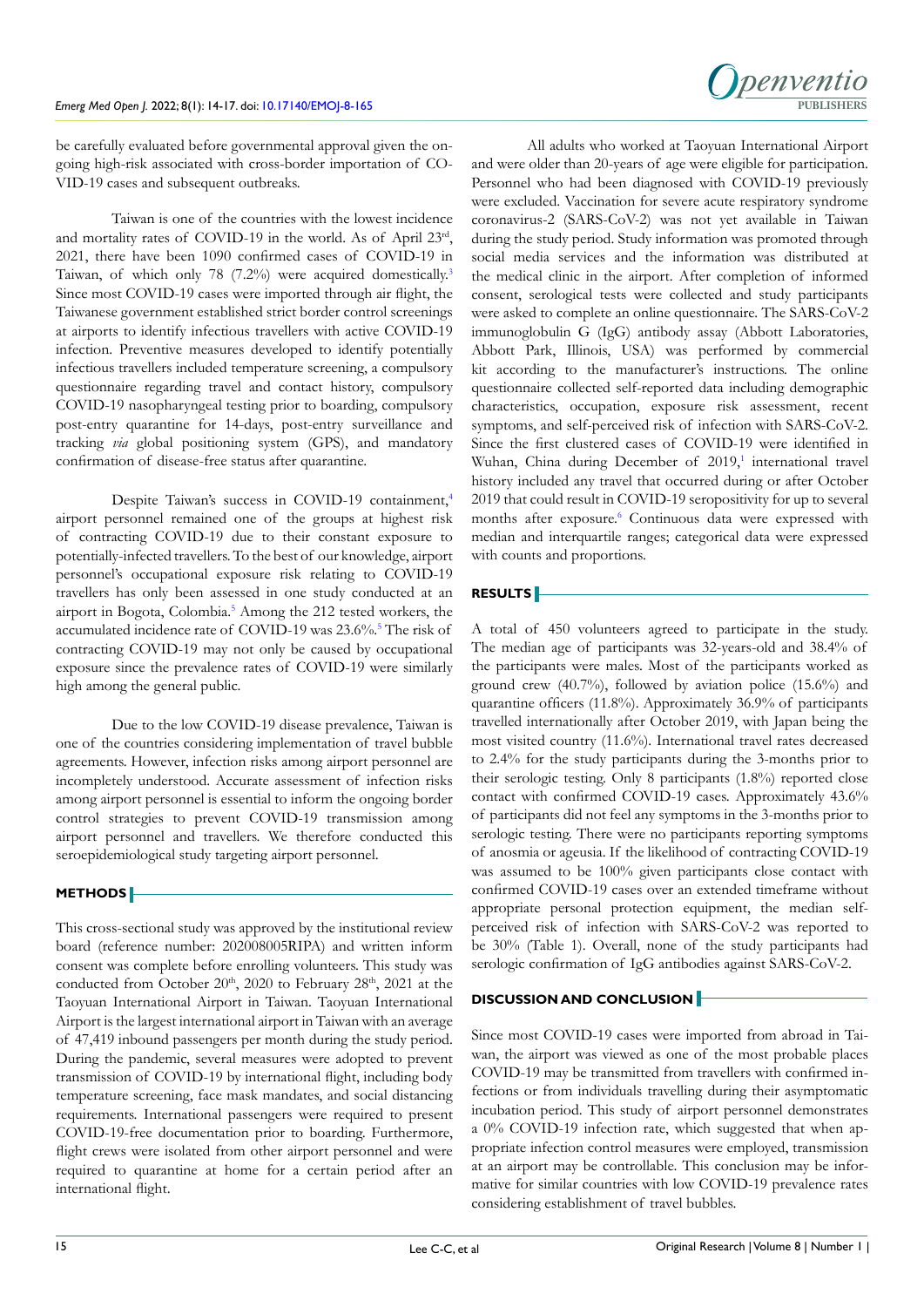

| Table 1. Characteristics and Questionnaire Results of Participants<br>Characteristic          |                      |
|-----------------------------------------------------------------------------------------------|----------------------|
|                                                                                               | Participants (n=450) |
| Age, years, median (interquartile range)                                                      | 32 (28-41)           |
| Male, n (%)                                                                                   | 171 (38.4)           |
| Occupation, n (%)                                                                             |                      |
| Ground crew                                                                                   | 183 (40.7)           |
| Aviation police                                                                               | 70 (15.6)            |
| Quarantine officer                                                                            | 53 (11.8)            |
| Airport Services                                                                              | 22 (4.9)             |
| Airport medical staff                                                                         | 21 (4.7)             |
| Airport shops workers                                                                         | 19 (4.2)             |
| Immigration agency                                                                            | 14 (3.1)             |
| Flight crew                                                                                   | 13(2.8)              |
| Tourism                                                                                       | 10(2.2)              |
| Airline workers                                                                               | 5(1.1)               |
| Customs                                                                                       | 2(0.4)               |
| Transportation                                                                                | 1(0.2)               |
| Airport catering                                                                              | 1(0.2)               |
| Others                                                                                        | 36 (8)               |
| Assessment of potential exposure to COVID-19, n (%)                                           |                      |
| International travel within recent 3-months                                                   | 11(2.4)              |
| International travel after October 2019                                                       | 166 (36.9)           |
| Most often visited countries after October 2019                                               | Japan, 52 (11.6)     |
| Close contact with confirmed COVID-19 cases                                                   | 8(1.8)               |
| Symptoms within recent 3-months before serologic testing, n (%)                               |                      |
| Rhinorrhoea                                                                                   | 97 (21.6)            |
| Cough                                                                                         | 59 (13.1)            |
| Sore throat                                                                                   | 56 (12.4)            |
| Diarrhoea                                                                                     | 32(7.1)              |
| Fever                                                                                         | 9(2)                 |
| Anosmia                                                                                       | 0(0)                 |
| Ageusia                                                                                       | 0(0)                 |
| No symptoms                                                                                   | 196 (43.6)           |
| Self-perceived risk of infection with SARS-CoV-2,<br>percentage, median (interquartile range) | 30 (10-50)           |

Among the participants, despite that some of them had international travel experience after October 2019 or the close contact with confirmed COVID-19 cases, the seroconversion rate was still 0%. Additionally, since we did not detect any infections and our airport personnel all lived within the greater Taipei community, our result also suggests that the risk of community infection with SARS-CoV-2 remains low in Taiwan without evidence of substantial underreporting of COVID-19 cases.<sup>[7](#page-3-5)</sup>

# **LIMITATIONS**

There are some limitations in our study. First, those volunteered to participate may have had different risk factors and infection rates compared to those who did not participate in the study. In Taiwan, if COVID-19 was diagnosed, the patient would likely be either hospitalized or quarantined for a certain period, making it much less likely that they would be in the airport during the study period. Although the positivity of SARS-CoV-2 IgG antibody only suggested infection in the past, some personnel may have been less willing to participate due to concerns that if they tested positive, they may have to be quarantine and even lose jobs. Second, we only tested SARS-CoV-2 IgG antibody one time without subsequent follow-up or repeat testing. Therefore, some newly infected participants may have had negative COVID-19 IgG antibody results that underestimated true infection rates. Finally, only thirteen flight crew were recruited and the proportion seemed low in our cohort. Therefore, our results may not be representative of this population with assumably highest risk of contracting COVID-19.

The SARS-CoV-2 infection rate among airport personnel was low. Based on our study, there is no evidence that airport personnel have a high prevalence of COVID-19.

#### **ACKNOWLEDGMENTS**

We thank Landseed Medical Clinic at Taiwan Taoyuan Internation-